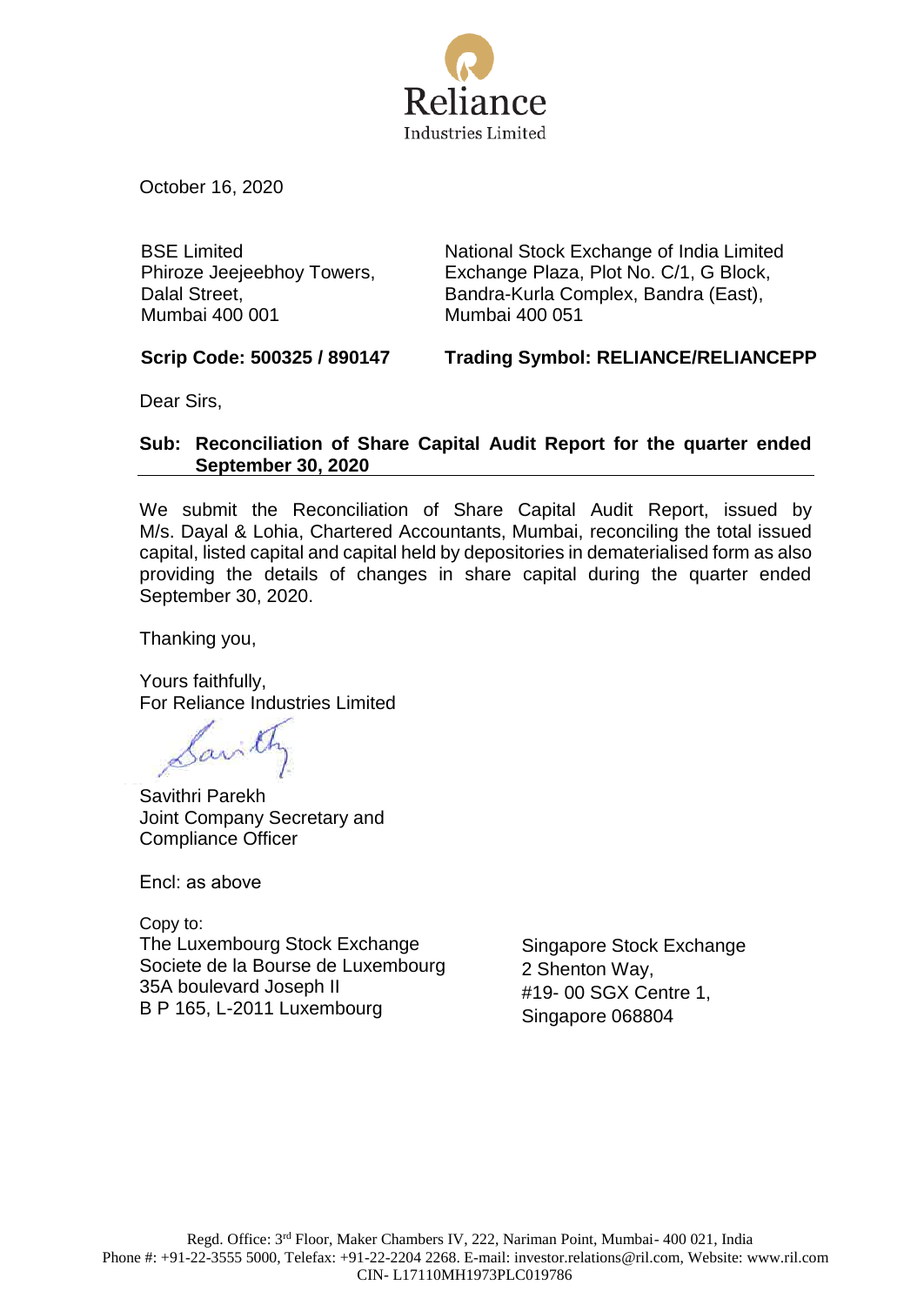chartered accountants

The Board of Directors **Reliance Industries Limited** 3rd Floor, Maker Chambers IV 222, Nariman Point Mumbai - 400 021

### RECONCILIATION OF SHARE CAPITAL AUDIT REPORT

We have examined the Register of Members, beneficiary details furnished by the depositories and other records / documents maintained by M/s. Reliance Industries Limited (hereinafter referred to as the "Company") and its Registrars and Share Transfer Agents for issuing Certificate, in accordance with Circular D&CC / FITTC / CIR-16/2002 dated December 31, 2002 issued by Securities and Exchange Board of India.

In our opinion and to the best of our information and according to the explanations given to us and based on such verification as considered necessary, we hereby certify the following:

| 1              | <b>For Quarter Ended</b>                                                                                           |                                                                                                                                            |                                                                                                                                                                                                                                                                                                           | September 30, 2020                            |                    |                                                                                                                                                                                                                                                          |  |
|----------------|--------------------------------------------------------------------------------------------------------------------|--------------------------------------------------------------------------------------------------------------------------------------------|-----------------------------------------------------------------------------------------------------------------------------------------------------------------------------------------------------------------------------------------------------------------------------------------------------------|-----------------------------------------------|--------------------|----------------------------------------------------------------------------------------------------------------------------------------------------------------------------------------------------------------------------------------------------------|--|
| $\overline{2}$ | <b>ISIN</b>                                                                                                        |                                                                                                                                            | INE002A01018 (Fully paid-up Equity Shares)<br>IN9002A01024 (Partly paid-up Equity Shares)                                                                                                                                                                                                                 |                                               |                    |                                                                                                                                                                                                                                                          |  |
| 3              | <b>Face Value</b>                                                                                                  |                                                                                                                                            |                                                                                                                                                                                                                                                                                                           | Rs. 10/- per Equity Share                     |                    |                                                                                                                                                                                                                                                          |  |
| 4              | Name of the Company                                                                                                | Reliance Industries Limited                                                                                                                |                                                                                                                                                                                                                                                                                                           |                                               |                    |                                                                                                                                                                                                                                                          |  |
| 5.             | <b>Registered Office Address</b>                                                                                   |                                                                                                                                            | 3rd Floor, Maker Chambers IV, 222, Nariman Point,<br>Mumbai - 400021                                                                                                                                                                                                                                      |                                               |                    |                                                                                                                                                                                                                                                          |  |
| 6              | <b>Correspondence Address</b>                                                                                      |                                                                                                                                            | 3rd Floor, Maker Chambers IV, 222, Nariman Point,<br>Mumbai - 400021                                                                                                                                                                                                                                      |                                               |                    |                                                                                                                                                                                                                                                          |  |
| 7              | Telephone & Fax Nos.                                                                                               |                                                                                                                                            | Tel No : 022 - 3555 5000                                                                                                                                                                                                                                                                                  |                                               |                    |                                                                                                                                                                                                                                                          |  |
| 8              | <b>Email address</b>                                                                                               |                                                                                                                                            | Fax No: 022 - 2204 2268<br>investor.relations@ril.com                                                                                                                                                                                                                                                     |                                               |                    |                                                                                                                                                                                                                                                          |  |
|                |                                                                                                                    |                                                                                                                                            |                                                                                                                                                                                                                                                                                                           |                                               |                    |                                                                                                                                                                                                                                                          |  |
| 9              |                                                                                                                    | 1. BSE Limited<br>Names of the Stock Exchanges where the company's securities are listed<br>2. National Stock Exchange of India<br>Limited |                                                                                                                                                                                                                                                                                                           |                                               |                    |                                                                                                                                                                                                                                                          |  |
|                |                                                                                                                    |                                                                                                                                            |                                                                                                                                                                                                                                                                                                           | Number of Shares                              |                    | % of Total Issued Cap.                                                                                                                                                                                                                                   |  |
| 10<br>11       | <b>Issued Capital</b><br>Listed Capital (Exchange - wise) - For Exchanges listed in '9' above                      |                                                                                                                                            | 676 20 37 614<br>676 20 37 614                                                                                                                                                                                                                                                                            |                                               | 100.000<br>100.000 |                                                                                                                                                                                                                                                          |  |
| 12<br>13<br>14 | (as per company records)<br>Held in dematerialised form in CDSL<br>Held in dematerialised form in NSDL<br>Physical |                                                                                                                                            |                                                                                                                                                                                                                                                                                                           | 19 74 91 123<br>649 71 20 768                 | 67425687           | 2.921<br>96.082<br>0.997                                                                                                                                                                                                                                 |  |
| 15             | Total No. of Shares (12+13+14)                                                                                     |                                                                                                                                            |                                                                                                                                                                                                                                                                                                           | 676 20 37 578                                 |                    |                                                                                                                                                                                                                                                          |  |
| 16             | Reasons for difference if any, between :                                                                           |                                                                                                                                            |                                                                                                                                                                                                                                                                                                           |                                               |                    |                                                                                                                                                                                                                                                          |  |
|                |                                                                                                                    | a) (10 & 11) :                                                                                                                             |                                                                                                                                                                                                                                                                                                           |                                               | N.A.               |                                                                                                                                                                                                                                                          |  |
|                |                                                                                                                    | b) (10 & 15):                                                                                                                              | 36 fully paid-up equity shares which were debited from RIL<br>Unclaimed Suspense Account by way of Corporate Action on<br>25.09.2020, could not be credited to investor's demat account<br>due to invalid account status. The same were credited back to<br>RIL Unclaimed Suspense Account on 07.10.2020. |                                               |                    |                                                                                                                                                                                                                                                          |  |
|                |                                                                                                                    | c) $(11 & 8 & 15)$ :                                                                                                                       |                                                                                                                                                                                                                                                                                                           | RIL Unclaimed Suspense Account on 07.10.2020. |                    | 36 fully paid-up equity shares which were debited from RIL<br>Unclaimed Suspense Account by way of Corporate Action on<br>25.09.2020, could not be credited to investor's demat account<br>due to invalid account status. The same were credited back to |  |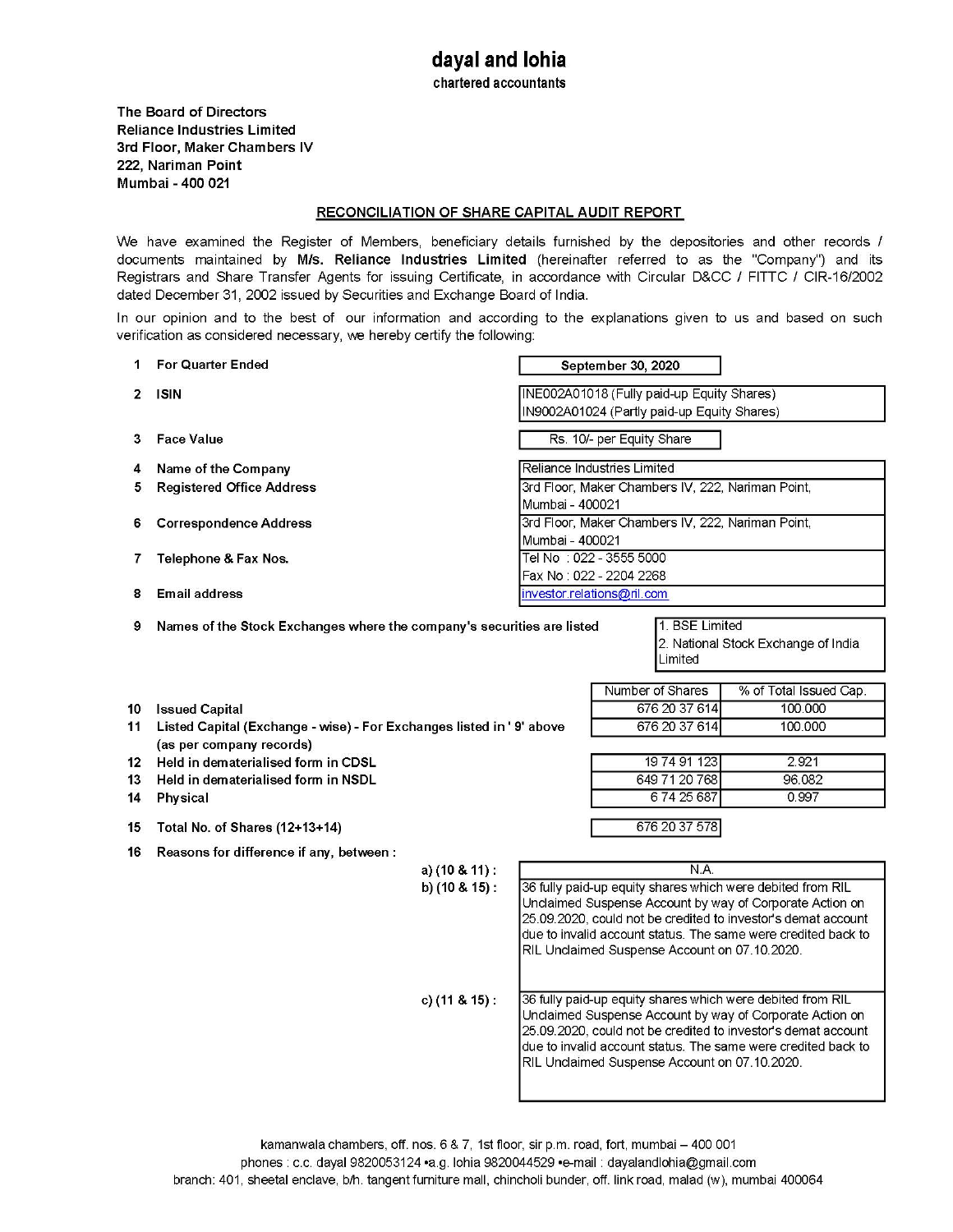17 Certifying the details of changes in share capital during the quarter under consideration as per Table below:

| Particulars                                                                         | No. of Shares. | Applied / Not<br>Applied for<br>listing  | Listed on Stock<br>Exchanges (Specify<br>Names)               | Whether<br>intimated<br>to CDSL | <b>Whether</b><br>intimated<br>to NSDL | In-prin. appr. Pending for<br>SE (Specify Names)             |
|-------------------------------------------------------------------------------------|----------------|------------------------------------------|---------------------------------------------------------------|---------------------------------|----------------------------------------|--------------------------------------------------------------|
| <b>Rights Equity</b><br><b>Shares</b><br>(Abeyance)<br>allotted on<br>July 29, 2020 | 1,86,636       | Applied for<br>listing at NSE<br>and BSE | Listed on NSE & BSE<br>with effect from August<br>11, 2020    | <b>YES</b>                      | <b>YES</b>                             | In-Principle Approval<br>received from NSE and<br><b>BSE</b> |
| ESOS allotment<br><sub>on</sub><br>August 26, 2020                                  | 6.224          | Applied for<br>listing at NSE<br>and BSE | Listed on NSE & BSE<br>with effect from<br>September 11, 2020 | <b>YES</b>                      | <b>YES</b>                             | In-Principle Approval<br>received from NSE and<br><b>BSE</b> |

Register of Members is updated (Yes / No)  $18$ if not, updated upto which date

**YES NA** 

 $NA$ 

**NA** 

20 Has the company resolved the matter mentioned in point no. 19 above in the current quarter ? If not, reason why ?

19 Reference of previous quarter with regard to excess dematerialised shares, if any.

Mention the total no. of requests, if any, confirmed after 21 days and the total no. of requests pending beyond 21 days  $21$ with the reasons for delay :

| Total No. of demat requests                                    | No. of requests | No. of shares | Reasons for delay                                                                                                                                                                                                                                                                                                          |
|----------------------------------------------------------------|-----------------|---------------|----------------------------------------------------------------------------------------------------------------------------------------------------------------------------------------------------------------------------------------------------------------------------------------------------------------------------|
| Confirmed / Rejected after 21 Days                             | 215             |               | 30 797 Delay in receipt of Physical DRF &<br>Share Certificates from DP due to<br>COVID-19 related situation.                                                                                                                                                                                                              |
|                                                                | 322             |               | 65 490 All these requests could not be<br>processed due to glitches (w.r.t.<br>codes/flags, consequent to mismatches<br>with the static data uploaded) in<br>Depositories' Platforms.<br>Depositories have removed these<br>glitches and the requests have been<br>dispossed-off by the Company<br>immediately thereafter. |
|                                                                | 101             |               | 18 048 Rejected since Physical DRF & Share<br>Certificates not received from DP within<br>30 Days.                                                                                                                                                                                                                         |
| Total                                                          | 638             | 1 14 3 35     |                                                                                                                                                                                                                                                                                                                            |
| Pending for more than 21 days<br>(as<br>on September 30, 2020) | 5               |               | 246 Non - receipt of Physical DRF & Share<br>Certificates from DP                                                                                                                                                                                                                                                          |
| Total                                                          | 5               | 246           |                                                                                                                                                                                                                                                                                                                            |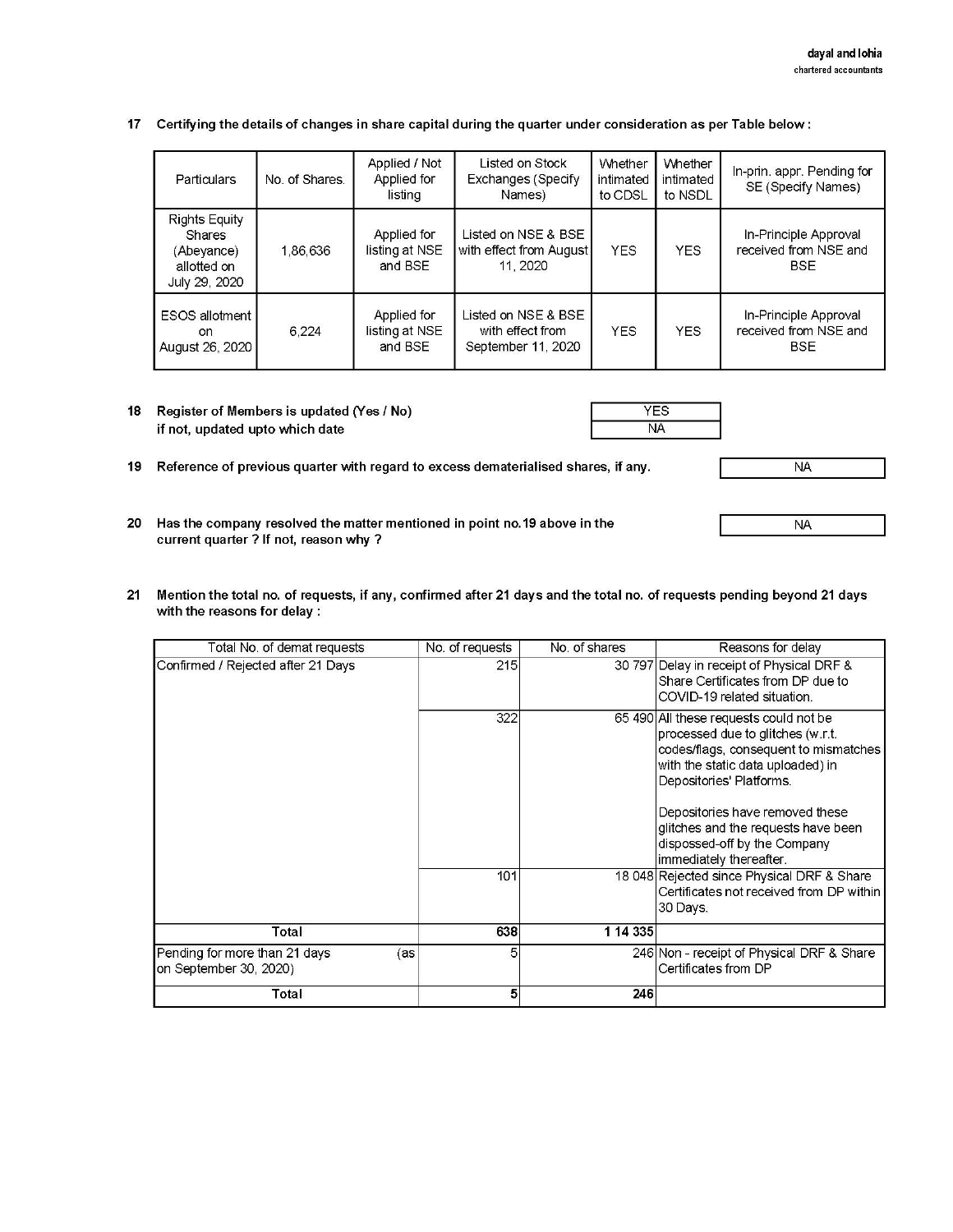- 22 Name, Telephone & Fax No. of the Compliance Officer of the Co.
- 23 Name, Address, Tel. & Fax No., Regn. No. of the Auditor

24 Appointment of common agency for share registry work

if yes (name & address)

Shri K. Sethuraman Tel No: 022 - 3555 5211 Fax No: 022 - 2204 2268 M/s. Dayal and Lohia **Chartered Accountants** Kamanwala Chambers, Off. Nos. 6 & 7, 1st floor, Sir P.M. Road, Fort, Mumbai - 400 001 Phones: C.C. Dayal 9820053124 A.G.Lohia 9820044529 Tel No.: 022 - 22635352 & 49736975 Email: dayalandlohia@gmail.com Name & Regn. No. of the Partner: Shri Anil Lohia - 31626

KFin Technologies Private Limited Selenium Building, Tower-B, Plot No. 31 & 32, Financial District, Gachibowli, Nanakramguda, Hyderabad - 500 032 Tel No.: 040 - 6716 1700 Fax No.: 040 - 6716 1680 Email: rilinvestor@kfintech.com Website Address: www.kfintech.com SEBI Regn. No.: INR000000221

25 Any other detail that the Auditor may like to provide. (e.g. BIFR company, delisting from SE, company changed its name etc.) - NIL.

> FOR DAYAL & LOHIA **CHARTERED ACCOUNTANTS** FIRM REGN NO. 102200W

**ANIL**  $LOHIA$  Digitally signed by ANIL LOHIA Date: 2020.10.16  $14:18:55 + 05'30'$ 

**ANIL LOHIA PARTNER** M. No.: 31626

Place: Mumbai Date: 16.10.2020